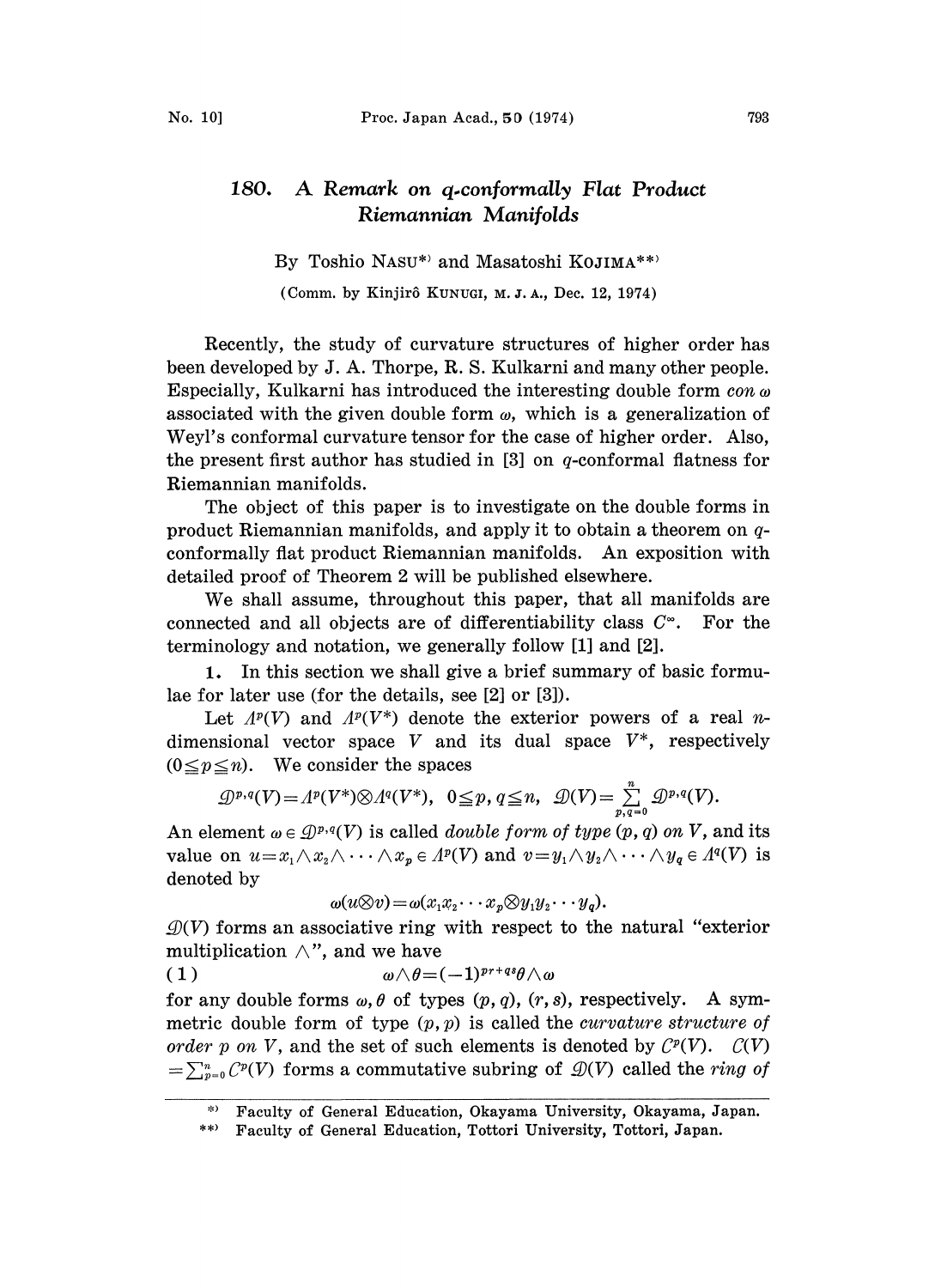curvature structures on V.

Let  $g \in C^1(V)$  be a metric on V. The *contraction c* maps  $\mathcal{D}^{p,q}(V)$ into  $\mathcal{D}^{p-1,q-1}(V)$ . If  $\omega \in \mathcal{D}^{p,q}(V)$  and  $p=0$  or  $q=0$ , we set  $c\omega=0$ . If both  $p, q \geq 1$ , then we set

$$
(2) \qquad c\omega(x_1\cdots x_{p-1}\otimes y_1\cdots y_{q-1})=\sum_{k=1}^n\omega(e_kx_1\cdots x_{p-1}\otimes e_ky_1\cdots y_{q-1}),
$$

where  $\{e_1, e_2, \dots, e_n\}$  is an orthonormal base for V. Then, for any double form  $\omega$  of type  $(p, q)$  we have

 $c(g^{r+1}\wedge\omega)=g^{r+1}\wedge c\omega+(r+1)(n-p-q-r)g^r\wedge\omega \qquad (r\geq 0),$ from which we obtain inductively

(3) 
$$
c^{s}g^{t} = \frac{t!(n-t+s)!}{(t-s)!(n-t)!}g^{t-s}
$$

for any integers s, t satisfying  $0 \le s \le t \le n$ .

2. Let  $V_a$  be a real  $n_a$ -dimensional vector space  $(a=1, 2)$ . Let us set  $V=V_1\oplus V_2$  and identify  $V_a$  with the subspace of V. An element  $\alpha \in A^p(V^*)$  is called of type  $(p_1, p_2)$  if  $p=p_1+p_2$  and, for vectors  $x_i$  in  $V_1$ or in  $V_2$ ,  $\alpha(x_1, \dots, x_n) = 0$  except for the case when the  $p_1$  vectors  $x_i$  belong to  $V_1$  and the other  $p_2$  vectors  $x_j$  belong to  $V_2$ . The set of such elements is indicated by  $A^{p_1,p_2}(V^*)$ . Then we have

$$
\Lambda^{p}(V^*)=\sum_{p_1+p_2=p}\Lambda^{p_1,p_2}(V^*)
$$
 (direct sum).

Now, we consider the spaces

$$
\mathcal{D}^{\scriptscriptstyle{(p_1, q_1; \, p_2, q_2)}}(V) \!=\! \varLambda^{p_1, \, p_2}(V^*) \!\otimes\! \varLambda^{q_1, \, q_2}(V^*),
$$

and we call an element  $\omega$  of  $\mathcal{D}^{(p_1,q_1;p_2,q_2)}(V)$  the double form of type

$$
(p_1, q_1; p_2, q_2) \text{ on } V. \quad \text{Then we have} \\ \mathcal{D}^{p,q}(V) = \sum_{p_1 + p_2 = p} \sum_{q_1 + q_2 = q} \mathcal{D}^{(p_1, q_1; p_2, q_2)}(V) \qquad \text{(direct sum)}.
$$

Also, we can identify

 $\mathcal{D}^{p_1,q_1}(V) = \mathcal{D}^{(p_1,q_1;0,0)}(V), \qquad \mathcal{D}^{p_2,q_2}(V) = \mathcal{D}^{(0,0;p_2,q_2)}(V).$ 

Let  $g_1, g_2$  be metrics on the vector spaces  $V_1, V_2$ , respectively. We introduce a metric  $g$  on  $V$  by the formula

$$
g(u\otimes v)=g_1(u_1\otimes v_1)+g_2(u_2\otimes v_2),
$$

where  $u_a, v_a$  are  $V_a$ -components of  $u, v \in V$ , respectively. Also, we define two mappings  $c_1, c_2: \mathcal{D}^{p,q}(V) \to \mathcal{D}^{p-1,q-1}(V)$  as follow : If  $\omega \in \mathcal{D}^{p,q}(V)$ and  $p=0$  or  $q=0$ , we set  $c_1\omega=c_2\omega=0$ . If both  $p, q\geq 1$ , we set

$$
(4) \quad c_1 \omega(x_1 \cdots x_{p-1} \otimes y_1 \cdots y_{q-1}) = \sum_{i=1}^{n_1} \omega(f_i x_1 \cdots x_{p-1} \otimes f_i y_1 \cdots y_{q-1}),
$$
  

$$
c_2 \omega(x_1 \cdots x_{p-1} \otimes y_1 \cdots y_{q-1}) = \sum_{i=1}^{n_2} \omega(h_j x_1 \cdots x_{p-1} \otimes h_j y_1 \cdots y_{q-1})
$$

where  $\{f_1, \dots, f_{n_1}\}\$  and  $\{h_1, \dots, h_{n_2}\}\$  are orthonormal bases for  $V_1$  and  $V<sub>2</sub>$ , respectively. It is easy to see that

$$
(5) \t c=c_1+c_2 \t on \mathcal{D}(V),
$$

and for any double forms  $\omega$ ,  $\theta$  of types  $(p_1, q_1; 0, 0)$ ,  $(0, 0; p_2, q_2)$ , respectively, we have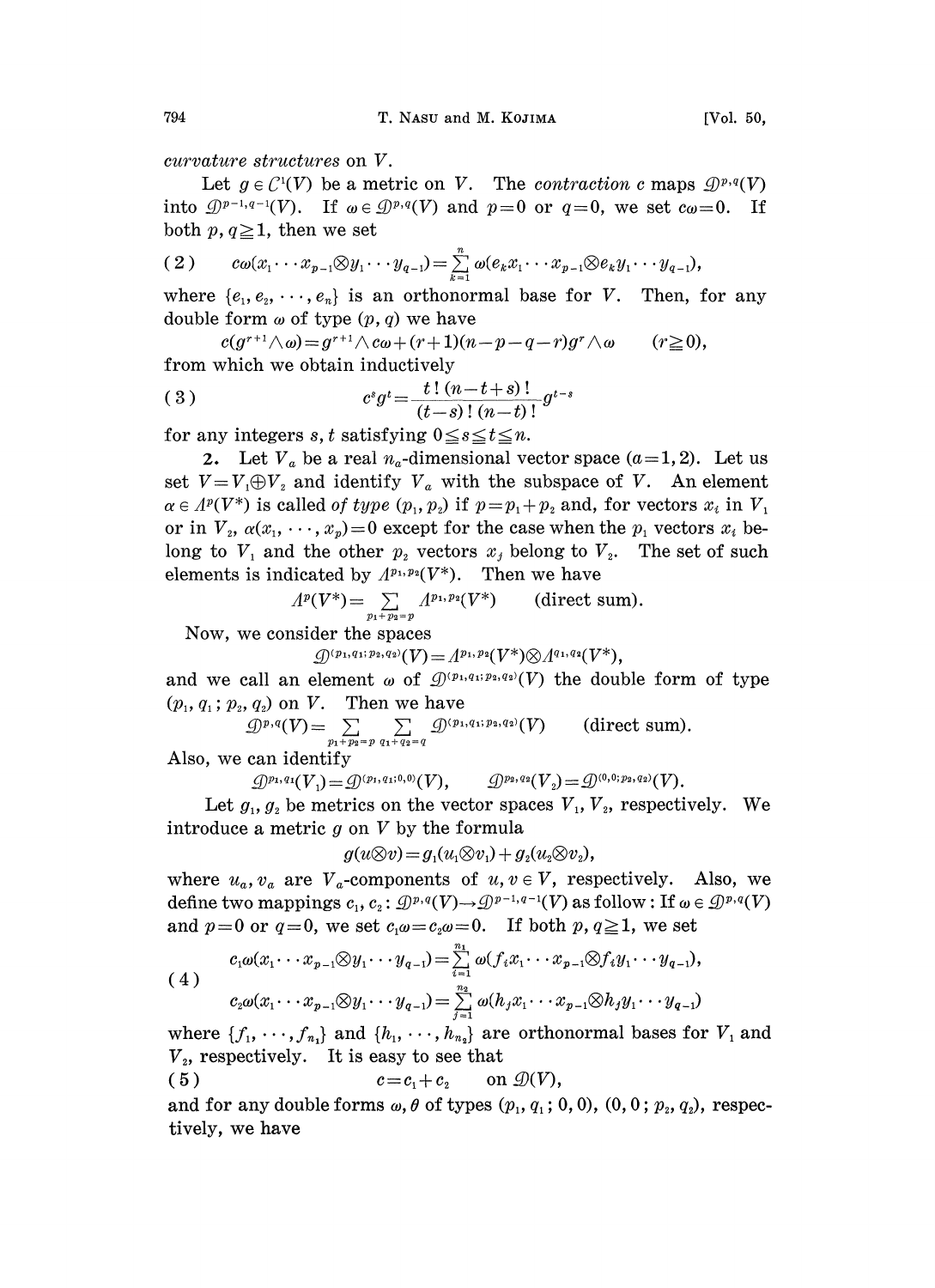$$
(6) \t\t\t c_2\omega=0 \t\t\tand \t\t c_1\theta=0.
$$

Theorem 1. For any double forms  $\omega$ ,  $\theta$  of types  $(p_1, q_1; 0, 0)$ ,  $(0, 0; p_{\scriptscriptstyle 2}, q_{\scriptscriptstyle 2})$ , respectively, we have

$$
x\circ\epsilon\cdot y,\ w\in\mathit{have}\\c(\omega\wedge\theta)=c_1\omega\wedge\theta+(-1)^{p_1+q_1}\omega\wedge c_2\theta.
$$

**Proof.** Let  $Sh(r, s)$  denote the set of all  $(r, s)$ -shuffles

$$
Sh(r,s) = \{\tau \in S_{r+s} \, ; \, \tau_1 \leq \cdots \leq \tau_r \, \text{and} \, \tau_{r+1} \leq \cdots \leq \tau_{r+s}\},
$$

 $S_{r+s}$  being the symmetric group of degree  $r+s$ . Then, from the assumptions of Theorem <sup>1</sup> and (4), we find

$$
c_1(\omega\wedge\theta)(x_2\cdots x_{p_1+p_2}\otimes y_2\cdots y_{q_1+q_2})\\=\sum\limits_{i=1}^{n_1}\sum\limits_{\alpha,\beta}\varepsilon_{\alpha}\varepsilon_{\beta}\omega(f_ix_{\alpha(2)}\cdots x_{\alpha(p_1)}\otimes f_iy_{\beta(2)}\cdots y_{\beta(q_1)})\\ \times\theta(x_{\alpha(p_1+1)}\cdots x_{\alpha(p_1+p_2)}\otimes y_{\beta(q_1+1)}\cdots y_{\beta(q_1+q_2)})\\=(c_1\omega\wedge\theta)(x_2\cdots x_{p_1+p_2}\otimes y_2\cdots y_{q_1+q_2}),
$$

where the second summation is taken over all shuffle-permutations  $\alpha \in Sh(p_1-1, p_2)$  and  $\beta \in Sh(q_1-1, q_2)$ , and  $\varepsilon_{\alpha}, \varepsilon_{\beta}$  denote the sign of the respective permutations  $\alpha$ ,  $\beta$ . Similarly, we see that  $c_2(\theta \wedge \omega) = c_2\theta \wedge \omega$ . Thus, Theorem 1 follows from the equations  $(1)$  and  $(5)$ . q.e.d.

Corollary 1. For any curvature structures  $\omega \in C^p(V_1)$  and  $\theta \in C^q(V_2)$ , we have

(7) 
$$
c^r(\omega \wedge \theta) = \sum_{k=0}^r {}_{r}C_k c_1^{r-k} \omega \wedge c_2^k \theta.
$$

3. Let  $(M, g)$  be an *n*-dimensional Riemannian manifold and  $T_m(M)$  be its tangent space at a point  $m \in M$ . The vector bundles  $\mathcal{D}^{p,q}(M)$  and  $\mathcal{C}^p(M)$  assign the vector spaces  $\mathcal{D}^{p,q}(T_m(M))$  and  $\mathcal{C}^p(T_m(M)),$ respectively, as fibres to each point  $m \in M$ . The algebraic notions and operations in section 1 can be applied to the rings

$$
\widetilde{\mathcal{D}}(M) = \sum_{p,q=0}^n \widetilde{\mathcal{D}}^{p,q}(M), \qquad \widetilde{\mathcal{C}}(M) = \sum_{p=0}^n \widetilde{\mathcal{C}}^p(M),
$$

where  $\tilde{E}$  denotes the vector space of all global sections of the bundle E. Let  $R \in \tilde{C}^2(M)$  be the curvature tensor field of type  $(0, 4)$  on M. The manifold  $(M, g)$  is called q-conformally flat if  $n>4q-1$  and con  $R^q$  $=0$ , where

(\_l)gAcR <sup>8</sup> ) con <sup>R</sup> <sup>R</sup> <sup>+</sup> <sup>k</sup> :(n--4q+2+]) 

Now, let  $(M, g)$  be a product Riemannian manifold of two Riemannian manifolds  $(M_1, g_1)$  and  $(M_2, g_2)$  with dimensions  $n_1$  and  $n_2$ , respectively. Then the tangent space  $T_m(M)$  at each point  $m=(m_1, m_2)$  $(m_1 \in M_1, m_2 \in M_2)$  is isomorphic in a natural way to the direct sum  $T_{m_1}(M_1) \oplus T_{m_2}(M_2)$ , so we identify

$$
T_m(M) = T_{m_1}(M_1) \oplus T_{m_2}(M_2).
$$

Also, the metric  $g$  and the curvature tensor  $R$  are given by

$$
g(m)(u\otimes v)=g_1(m_1)(u_1\otimes v_1)+g_2(m_2)(u_2\otimes v_2),
$$

( 9 )  $R(m)(uv \otimes xy) = R_1(m_1)(u_1v_1 \otimes x_1y_1) + R_2(m_2)(u_2v_2 \otimes x_2y_2),$